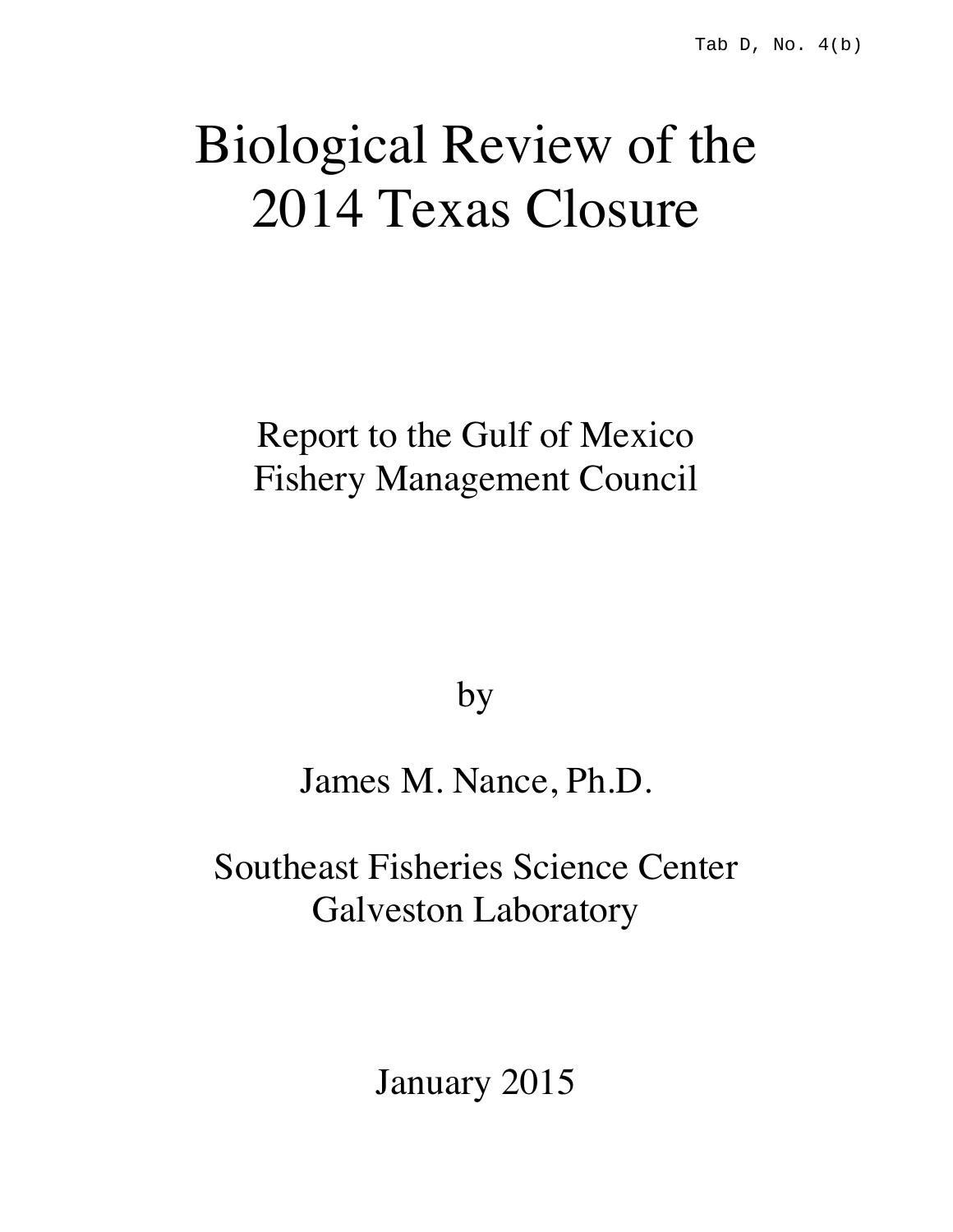# Introduction

In 1981, the Gulf of Mexico Shrimp Fishery Management Plan (FMP) was implemented with a primary objective to increase the yield of brown shrimp harvested from Texas offshore waters. Since then, various aspects of the Texas closure management measure have been analyzed and reported on by scientists at the Southeast Fisheries Science Center (SEFSC). This report contains an overview of selected effects of the 2014 Texas closure and will be presented by the SEFSC to the Gulf of Mexico Fishery Management Council (GMFMC) at the April 2015 meetings.

# Background

The Shrimp FMP regulates fishing for brown shrimp in the Exclusive Economic Zone (EEZ) off the coast of Texas. Provisions in the Shrimp FMP prohibited brown shrimp fishing from the coast line to 200-miles off Texas during the periods: May 22-July 15, 1981; May 26-July 14, 1982; May 27-July 15, 1983; May 16-July 6, 1984; and May 20-July 8, 1985. In 1986, 1987, and 1988 only the portion of the EEZ from 9 to 15-miles was closed to fishing. In 1986, the area was closed May 10-July 2, while in both 1987 and 1988, Texas offshore waters were closed from June 1-July 15. In 1989, the 200-mile closure again went into effect and has remained in effect each year since that time. Closure periods were: June 1-July 15, 1989; May 15-July 8; 1990; May 17-July 6, 1991; May 15-July 6, 1992; May 15-July 6, 1993; May 13-July 7; 1994; May 15-July 15; 1995; June 1-July 15; 1996; May 15-July 15, 1997; May 15-July 8, 1998; May 15-July 15, 1999; May 11-July 5, 2000; May 15-July 8, 2001; May 15-July 15, 2002, May 15-July 15, 2003, May 15-July 15, 2004, May 15-July 15, 2005, May 15-July 10, 2006, May 15-July 15, 2007, May 15-July 15, 2008, May 15-July 15, 2009, May 15-July 15, 2010, May 15-July 15, 2011, May 15-July 15, 2012, May 23-July 15, 2013, and May 15-July 15, 2014. State of Texas regulations, implemented in 1960, prohibited shrimp fishing in the territorial sea off Texas during these same periods, except for the white shrimp fishery from the beach out to 4 fathoms. In 1990, however, state law prohibited all shrimping activities including the 4-fathom daytime fishery. This closure has been in effect during each of the subsequent closures (1991 through 2014).

The management objectives of the Texas closure regulation (as specified in the Shrimp FMP) are to increase the yield of brown shrimp and eliminate the waste of the resource caused by discarding undersized shrimp caught during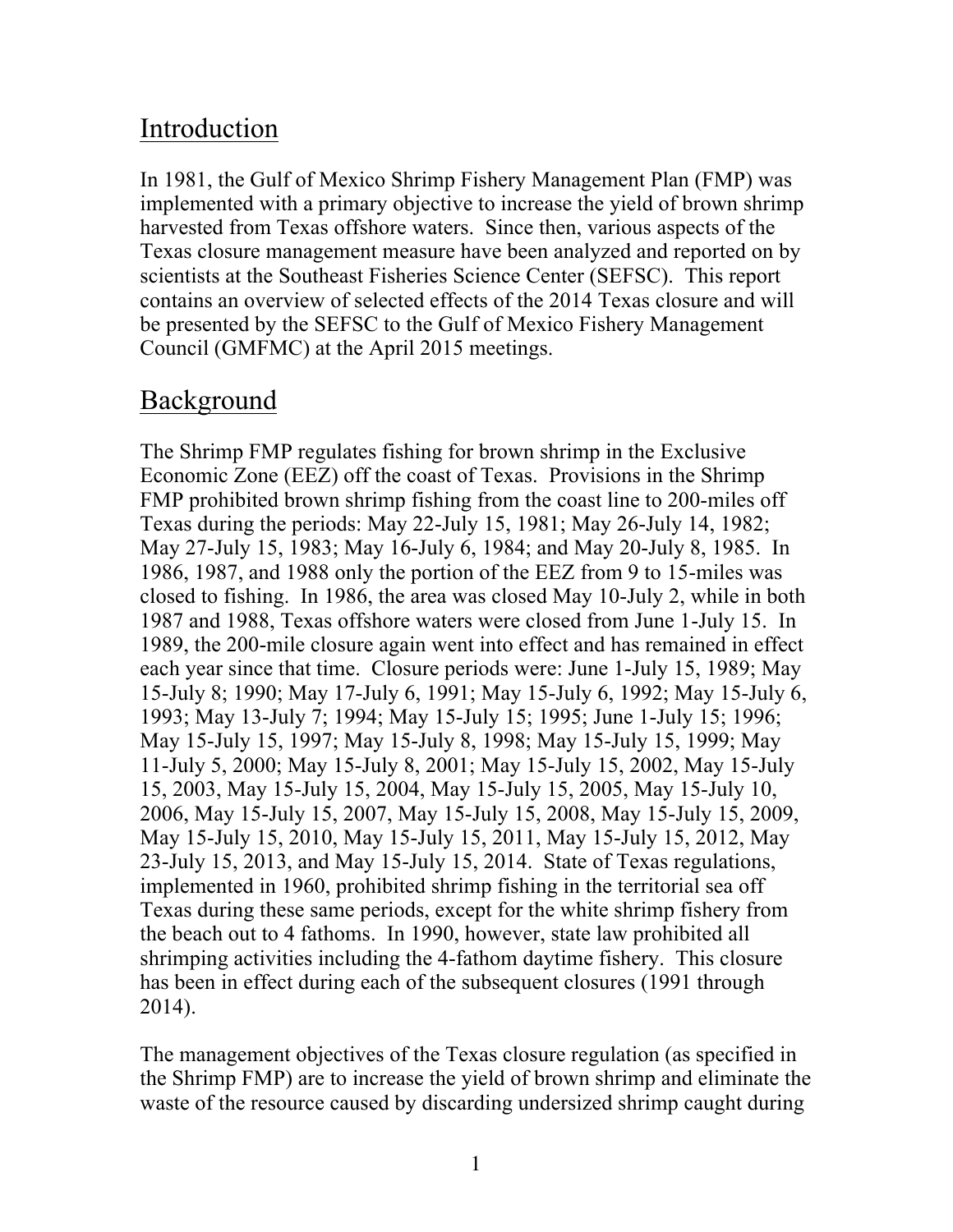a period in their life cycle when they are growing rapidly. The objective of the 1960 through 1980 Texas territorial sea closures was to ensure that a substantial portion  $(>=50\%)$  of the shrimp in Gulf waters had reached 65 tails/pound or 112 mm in length by the season's opening. Thus, this temporary closure of the offshore fishery from mid-May to mid-July each year results in larger shrimp to the fishery and subsequently a higher market value.

# Methods

National Marine Fisheries Service (NMFS) port agents and state trip ticket systems in Louisiana, Alabama, and Florida collect shrimp statistics on the catch, effort, and fishing location of shrimp vessels operating in the Gulf of Mexico. These data provided information on the species, size and location of capture, as well as information on the catch rates and fishing efforts of the vessels in the fleet. An electronic logbook program, started in quantity in 2005, is also being used to collect detailed data on fishing location and effort for the offshore fishing fleet (Gallaway, et al., 2003).

## Conclusions

## 1. Recruitment

Postlarval brown shrimp begin entering estuaries in Texas and western Louisiana in mid-February and continue through July, depending on environmental conditions. Several waves of postlarve may enter; however, peak recruitment usually occurs from February through early April. A wide array of environmental and biological factors affects the fate of these young shrimp. Salinity, temperature, and water height have all been identified as important primary environmental factors affecting the survival, growth and abundance levels of subsequent offshore shrimp populations. The amount of usable nursery area for juvenile and subadult brown shrimp appears to be related to the distribution of favorable salinities  $(\geq 10 \text{ ppt})$  as well as to the tidal water height in interior marshes. Bay water temperatures exceeding 60° F in April and May are also favorable for above average shrimp production, with optimal growth occurring after 68° F.

This year, normal rainfall amounts and record low air temperatures persisted in the early spring in coastal areas of both Texas and western Louisiana. The recruitment of brown shrimp into the bays occurred several weeks later; similar to recruitment in 2013, but substantially later than historical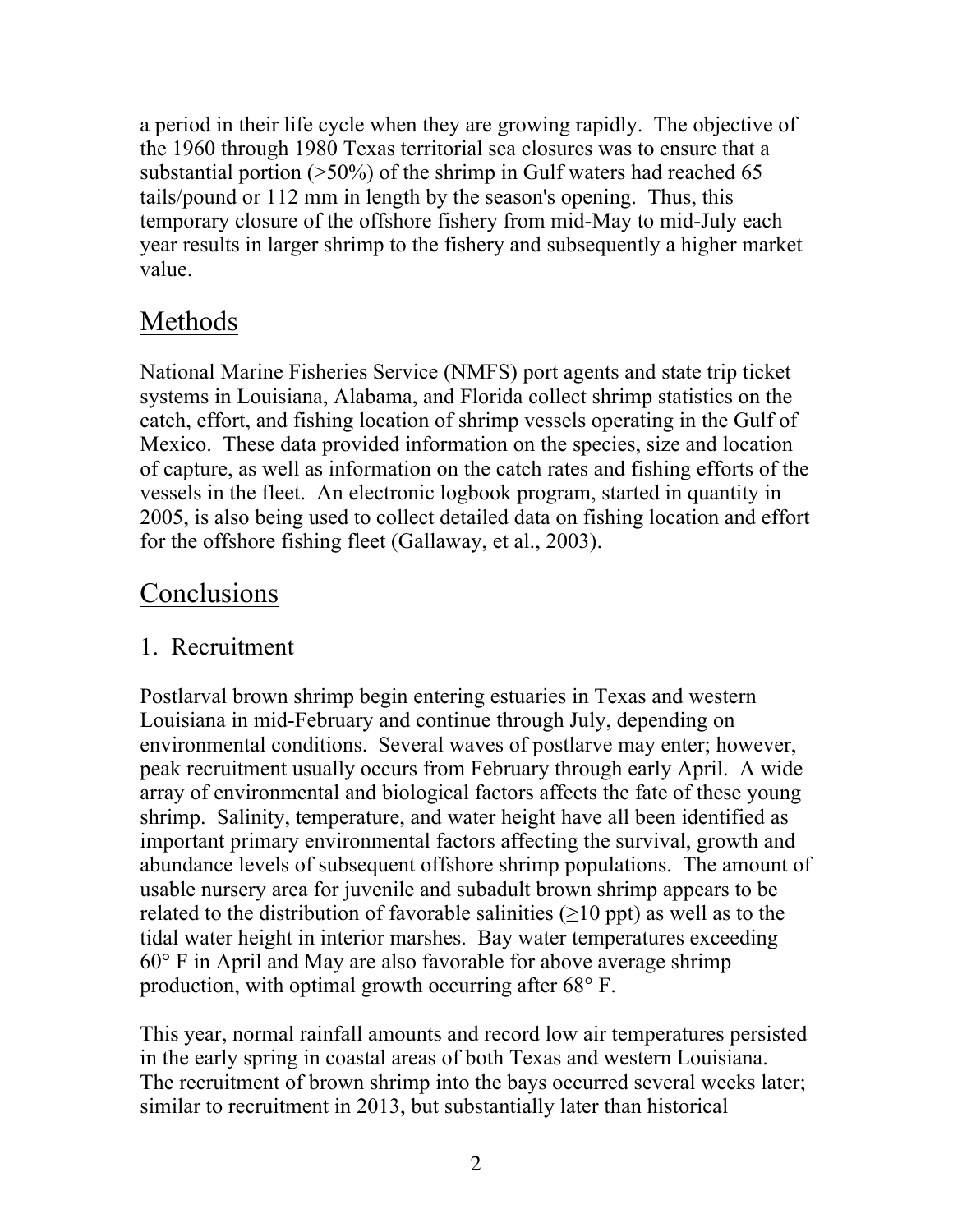recruitment seasons. Moderate salinities and slightly above average tidal heights helped to provide adequate marsh habitat for juvenile brown shrimp; however, record low water temperatures observed in Galveston Bay, the result of several weather fronts, were not conducive for optimal shrimp growth which occurs in water temperatures greater than 68° F.

Based on the Galveston Bay, Texas, postlarval and juvenile brown shrimp 2014 indices of abundance, the bait index-model (Berry and Baxter, 1969) predicted that the brown shrimp season, from July 2014 through June 2015, would yield approximately 23.5 million pounds off the Texas coast. This value is below the historical average of 25.8 million pounds for 1960-2012. Our environmental model did not support this below average yield prediction, and showed average conditions in the bay system and predicted an average production for Texas offshore waters. The model uses Galveston air temperature during mid-April (the key component), rainfall during early March, and bay water height during late April and early May. These components are additive in the model, thus higher values indicate higher catch. The greatest contributing factor and key component, temperature during mid-April, was below average this year (67.2ºF). Rainfall recorded at 1.02 inches during the monitoring period was above the historical average (0.6 inches), but did not have a negative impact on salinity levels in the system. Relatively high tidal heights during late April and early May were recorded at approximately 5.44 feet. Using these environmental parameters, our model suggests an average production of brown shrimp from Texas waters as related to environmental conditions conducive for optimal shrimp growth and survival.

Catch information from Louisiana inshore and offshore fisheries in May is used to estimate total production for the biological year from May through April. Using 2014 May catch data (7.4 million pounds) in our Louisiana Model, we predict a harvest of 29.7 million pounds for Louisiana west of the Mississippi River for the 2014-2015 season. This is below the historical average of 30.7 million pounds.

Most of the 2014 environmental and abundance indices point to a below year of brown shrimp production in offshore waters of the western Gulf of Mexico. The Galveston Bay bait index forecasts an average year at 23.5 million pounds from offshore Texas waters. The 2014 Environmental Model predicts an average production for Texas offshore waters. Louisiana indices also indicate a below average brown shrimp yield of 29.7 million pounds this season from west of the Mississippi River to the Texas-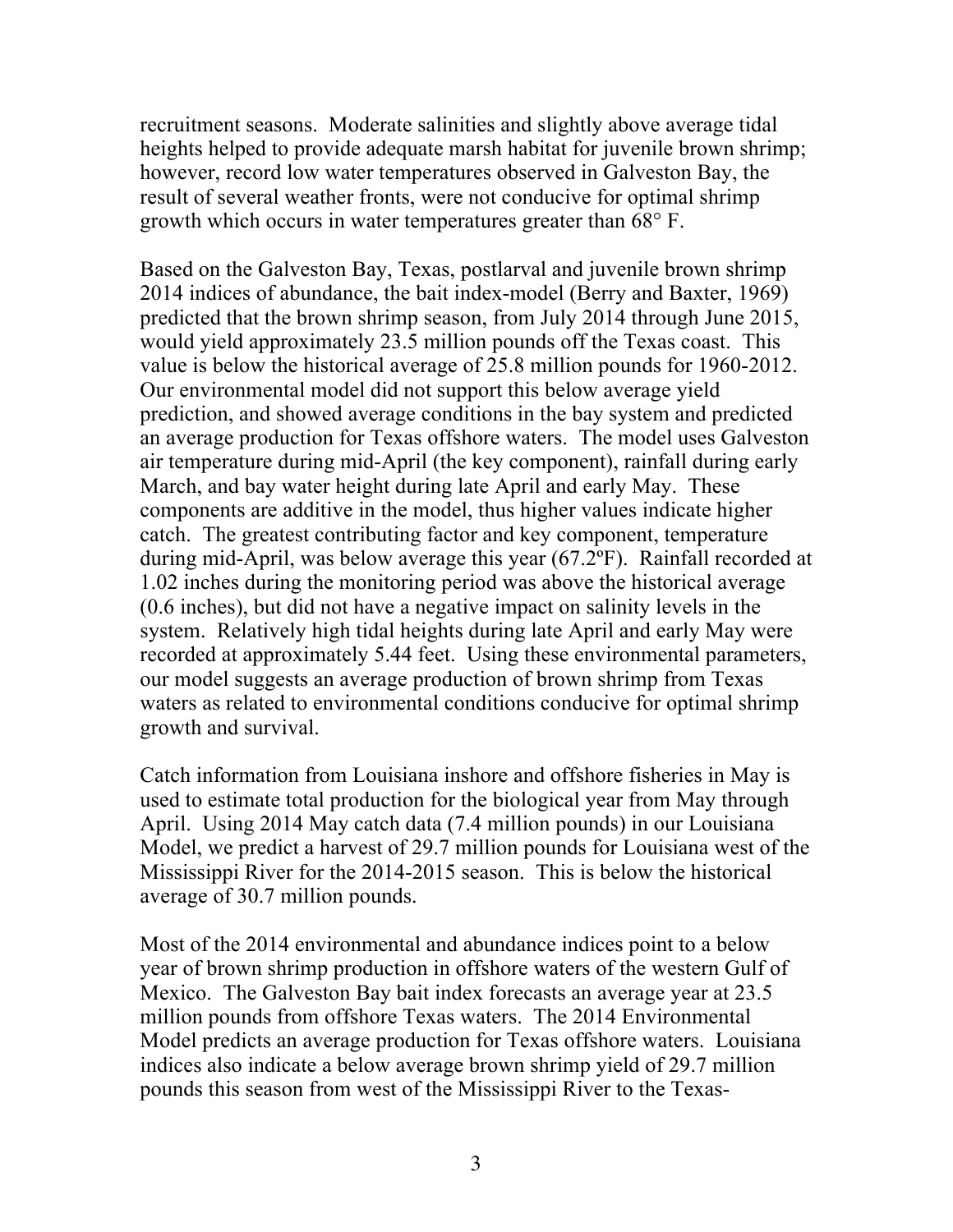Louisiana border. Overall, the western Gulf of Mexico should expect an annual brown shrimp production of approximately 53.2 million pounds during the 2014-2015 season. This is slightly below the 1960-2012 historical average of 56.5 million pounds for the two-state area.

## 2. Fishing Trends

## Texas

In Texas bays, from May through August 2014, only 0.6 million pounds of brown shrimp were landed. This represents a below average value when compared to the other inshore catches for this period since the closure began in 1981 (1981-2011 average was 4.2 millions pounds). Monthly catches in 2014 were not quite equally distributed across each of the four months. The middle two months accounted for all of the Texas inshore catch during the four-month period.

Offshore production during May through August 2014 was 9.2 million pounds, with 8.6 million pounds (93%) of the catch produced in the July through August period. The total catch for this period represents a below average level when compared to catch values since EEZ closures were initiated in 1981 (1981-2011 average was 13.6 millions pounds). During the July through August 2014 period, the size composition of landed shrimp was around 2.8% in the >67 count size category (Figure 1).

## 3. Shrimp Landings by Texas Ports

The distribution of shrimp landings in Texas ports was examined to determine if changes in shrimp landings at the various ports had occurred since the initial closure in 1981. May through August Gulf-wide shrimp catch was summarized by port of landing.

The distribution of Texas landings by individual ports was examined. Figure 2 shows landings of the five upper Texas coast ports, Figure 3 shows the landings of the five middle Texas coast ports, and Figure 4 shows the landings of the four lower Texas coast ports. The five upper Texas coast ports (with long term mean landing percentage) include Jefferson (16.36%), Chambers  $(0.42\%)$ , Galveston  $(4.59\%)$ , Harris  $(2.02\%)$ , and Kemah (11.02%). The five middle Texas coast ports (with overall mean landing percentage) include Port Lavaca (2.78%), Brazoria (7.13%), Matagorda  $(0.58\%)$ , Palacios  $(13.85\%)$ , and Seadrift  $(1.89\%)$ . The four lower Texas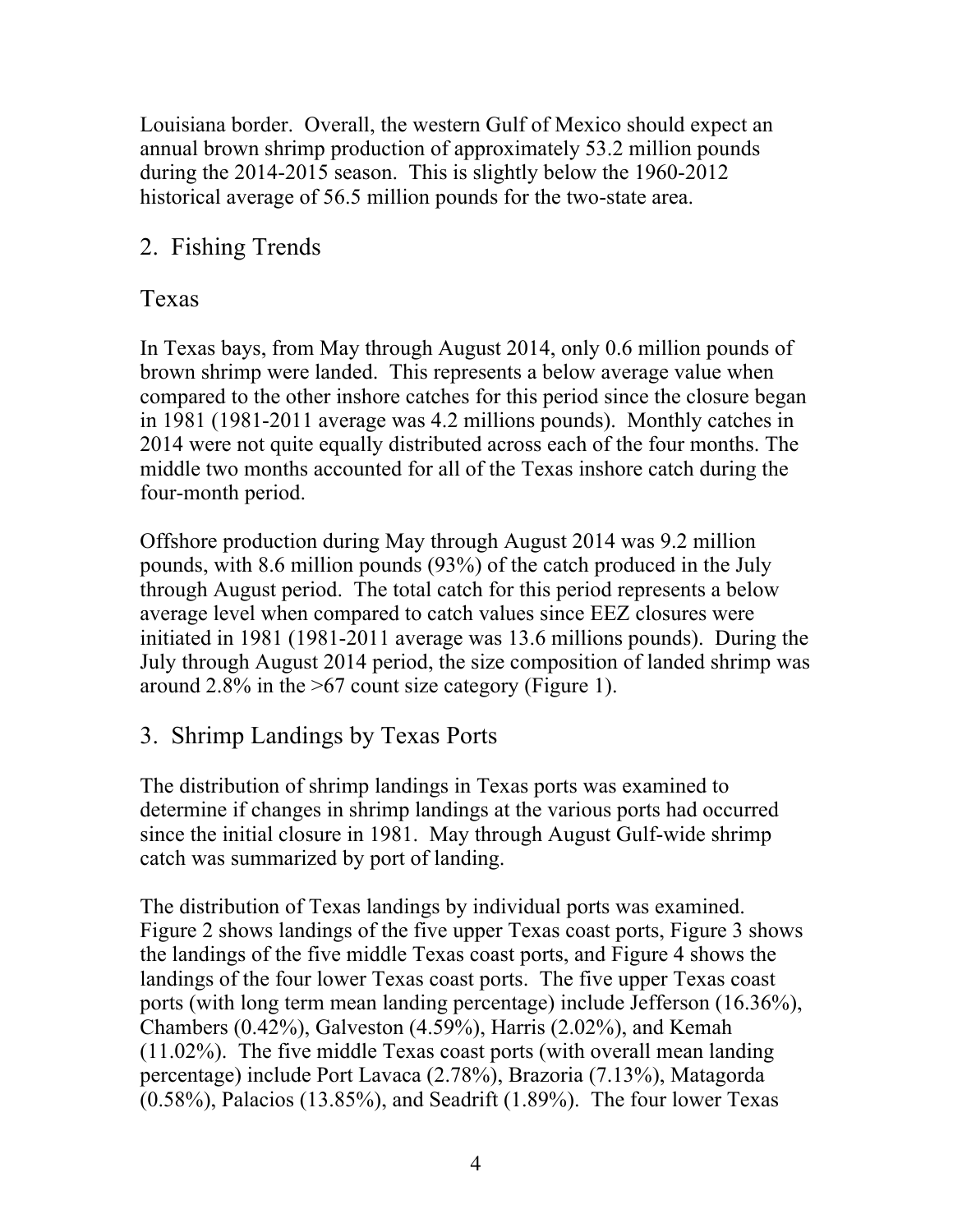coast ports (with overall mean landing percentage) include Aransas (10.56%), Nueces (2.27%), Port Isabel (10.94%), and Brownsville (15.17%).

One of the upper Texas coast ports (Kemah) experienced a moderate increase in landings during 2014. The other four ports (Chambers, Galveston, Harris, and Jefferson) experienced no notable change in landings. Jefferson County had the highest percentage of landings for all ports in Texas again this year. For the middle Texas coast ports, landings at Matagorda, Seadrift, and Port Lavaca remained very low during 2014. Brazoria experienced a moderate increase in landings in 2014, with Palacios showing a moderate decrease. Two of the four Lower Texas coast ports (Port Isabel and Brownsville) experienced slight to moderate decreases in landings compared to the previous year. Aransas showed an increase in landings in 2014.

#### 4. White Shrimp Catch off Texas

For the twenty-fifth consecutive year, the 0-4 fathom white shrimp fishery off Texas has been closed in conjunction with the Texas closure. Following the 2014 closure, most of the white shrimp landed in July were in the <20 count size range with a below average level of production (Figure 5). Production in August 2014 was also below the historical average with most of the shrimp landed still in the <20 count size range (Figure 6).

## References

Berry, R. and K. Baxter. 1969. Predicting brown shrimp abundance in the northwestern Gulf of Mexico. FAO Fish. Rep. 57(3): 775-798.

Gallaway, B. J., J. G. Cole, L. R. Martin, J. M. Nance, and M. Longnecker. 2003. Description of a simple electronic logbook designed to measure effort in the Gulf of Mexico shrimp fishery. North American Journal of Fishery Management: 23: 581-589.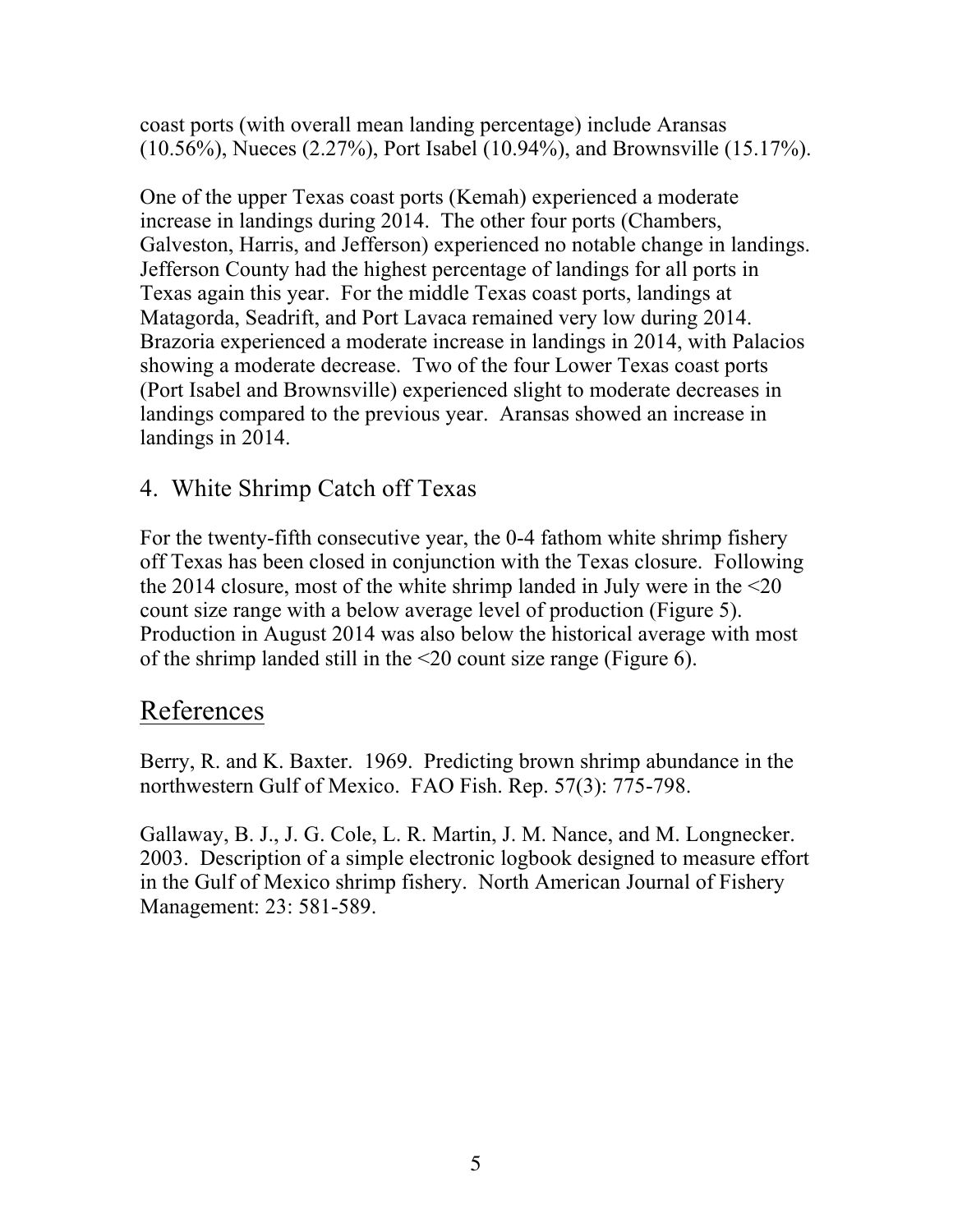

Figure 1. Size composition of brown shrimp taken from offshore Texas.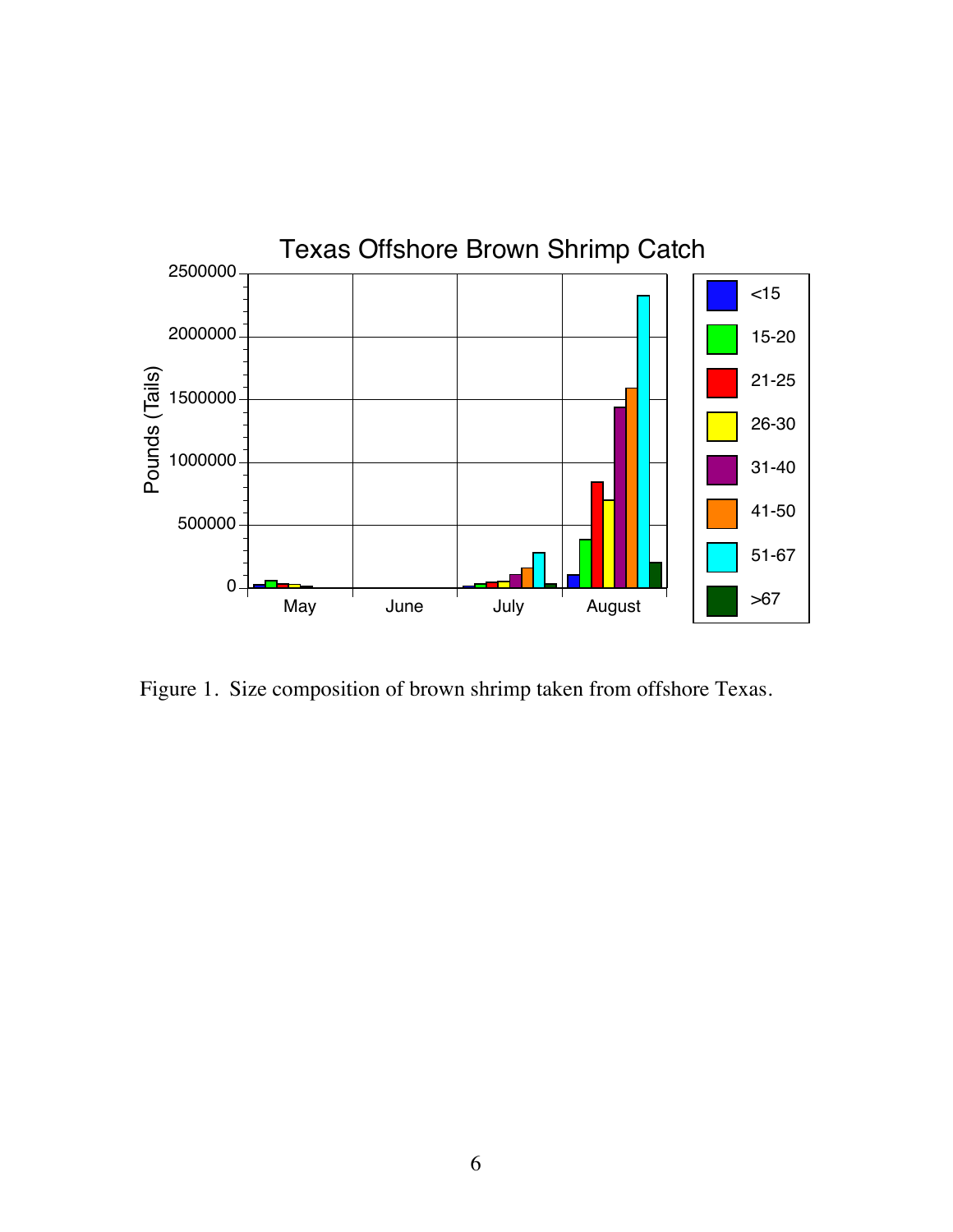

Figure 2. Distribution of May through August Texas landings by upper coast ports, 1981 - 2014.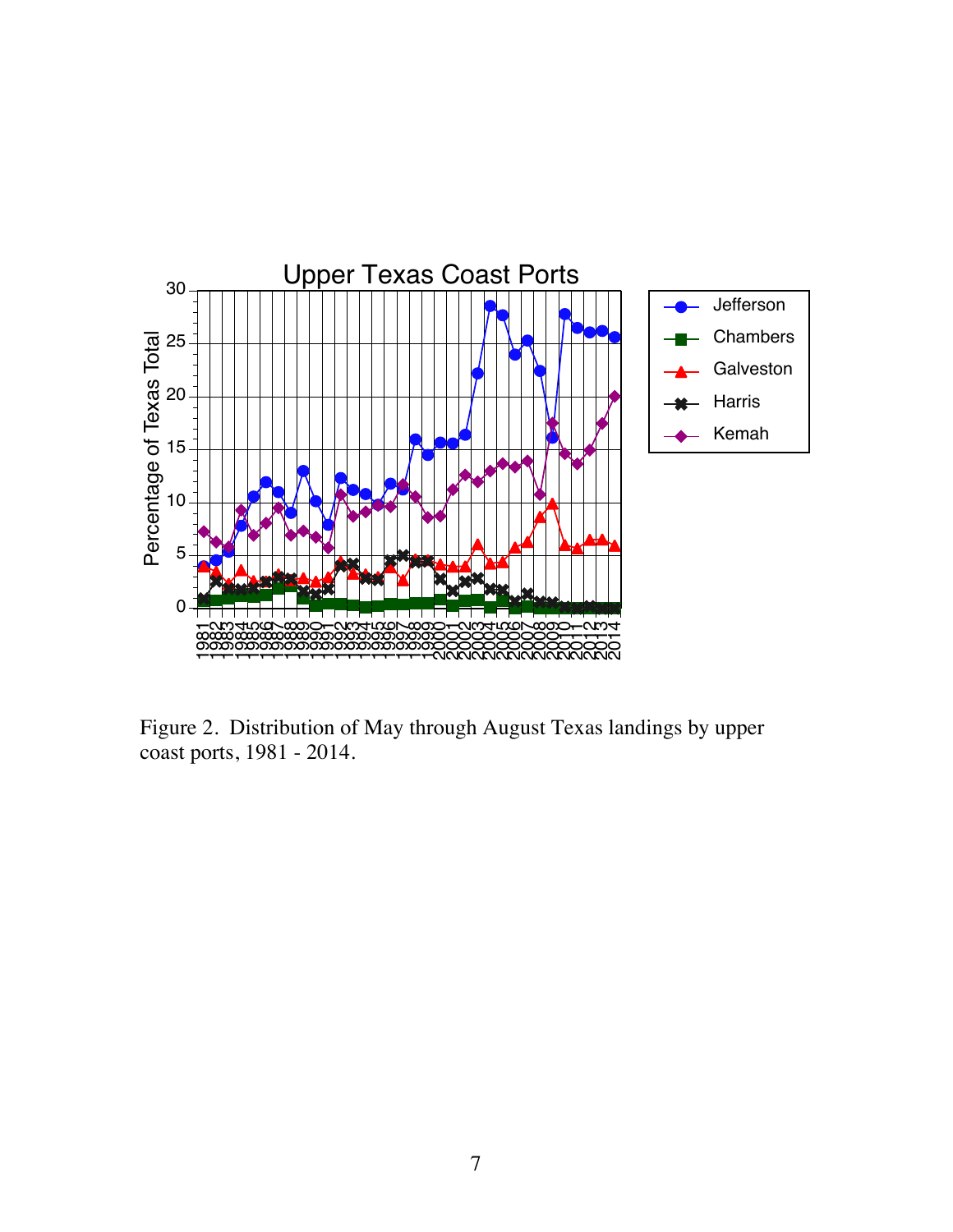

Figure 3. Distribution of May through August Texas landings by middle coast ports, 1981 - 2014.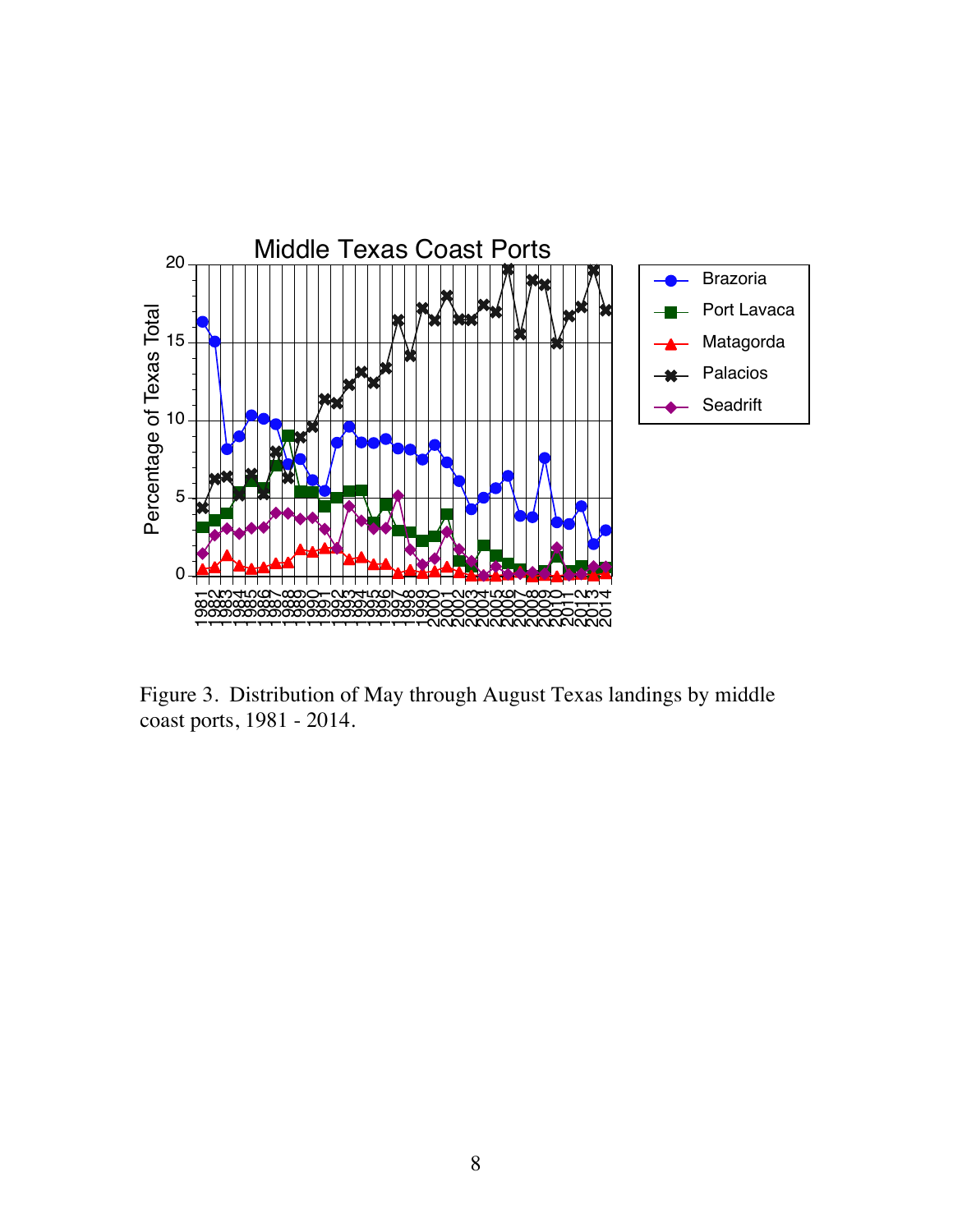

Figure 4. Distribution of May through August Texas landings by lower coast ports, 1981 - 2014.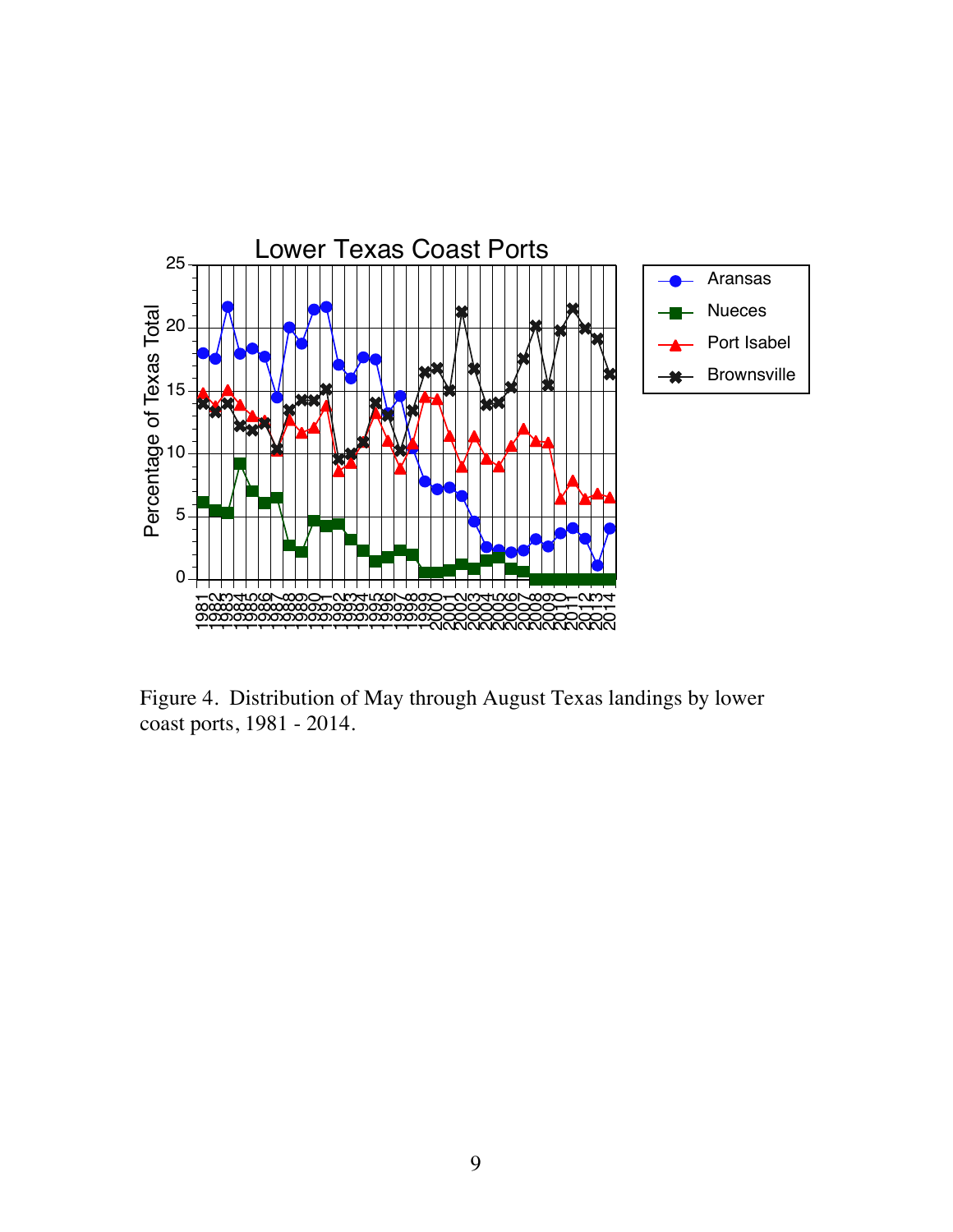

Figure 5. White shrimp size distribution off the Texas coast from 1980 – 2014 during July.